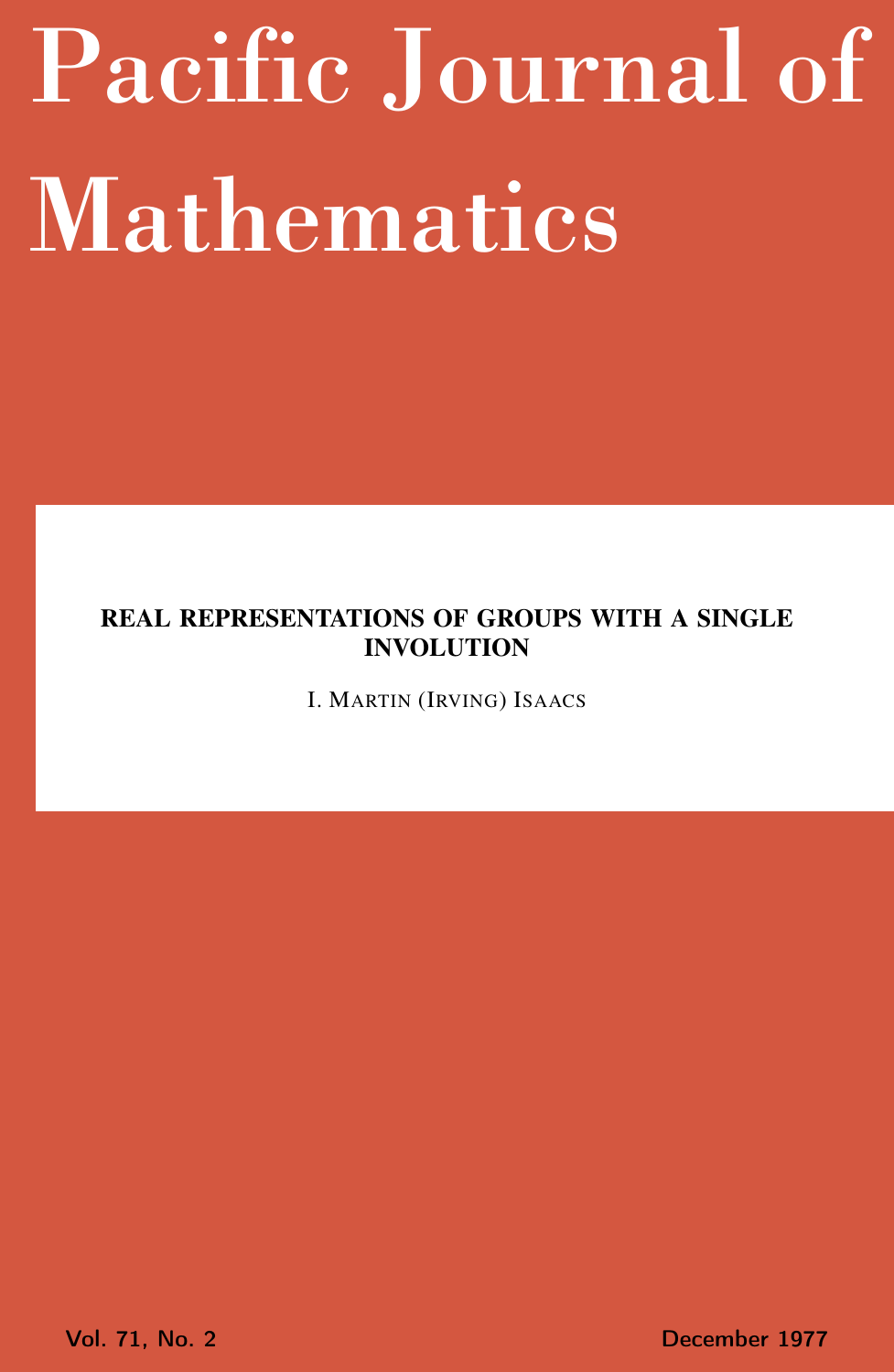## REAL REPRESENTATIONS OF GROUPS WITH A SINGLE INVOLUTION

### I. M. ISAACS

If  $G$  is a finite group containing just one involution and  $G$  has a faithful, absolutely irreducible real representation, then  $G$  has order 2.

This was proved by Jerry Malzan [2] using the classification of simple groups with dihedral Sylow 2-subgroups. The purpose of this note is to give a proof of Malzan's theorem which assumes nothing but some elementary character theory.

Let G have the unique involution z and assume  $G > \langle z \rangle$ . Let  $\chi \in \text{Irr}(G)$  be faithful and real valued (where Irr(G) is the set of complex irreducible characters of  $G$ ). By the Frobenius-Schur theory (see Lemma 4.4 and Corollary 4.15 of  $[1]$ ) it follows that in order to prove that  $\chi$  is not afforded by a real representation, it suffices to show that

$$
\sum_{g\,\in\, G} \chi(g^{\mathsf{2}})\,\neq\,|\,G\,|\,\,.
$$

**THEOREM.** In the above situation we have

 $\sum_{g \in G} \chi(g^2) < |G|$ .

*Proof.* Each  $g \in G$  may be uniquely factored as  $g = \sigma c$  where  $\sigma$  has 2-power order and  $c \in \mathcal{C}(\sigma)$  has odd order. We write  $\sigma = g_{2}$ . For each cyclic 2-subgroup  $U \subseteq G$  we set  $Y(U) = \{g \in G | \langle g_2 \rangle = U\}.$ Thus the sets  $Y(U)$  partition G. We shall prove

$$
(1) \qquad \qquad \sum_{g \in Y(1)} \chi(g^2) = \sum_{g \in Y(\langle z \rangle)} \chi(g^2) < |G|/2
$$

$$
(2) \qquad \qquad \sum_{g \in Y(U)} \chi(g^2) \leq 0 \quad \text{if} \quad |U| = 4
$$

$$
(3) \qquad \qquad \sum_{g \in Y(U)} \chi(g^2) = 0 \quad \text{if} \quad |U| \geq 8 .
$$

The theorem will then follow.

*Proof of* (1).  $Y(1)$  is the set of elements of G of odd order and since  $z \in \mathbb{Z}(G)$ , we have  $Y(\langle z \rangle) = z Y(1)$  and so  $\sum_{Y^{(1)}} \chi(g^2) = \sum_{Y(\langle z \rangle)} \chi(g^2)$ . Since the map  $q \mapsto q^2$  is a permutation of  $Y(1)$ , the common value of these sums is

$$
s = \sum_{g \in Y(1)} \chi(g) .
$$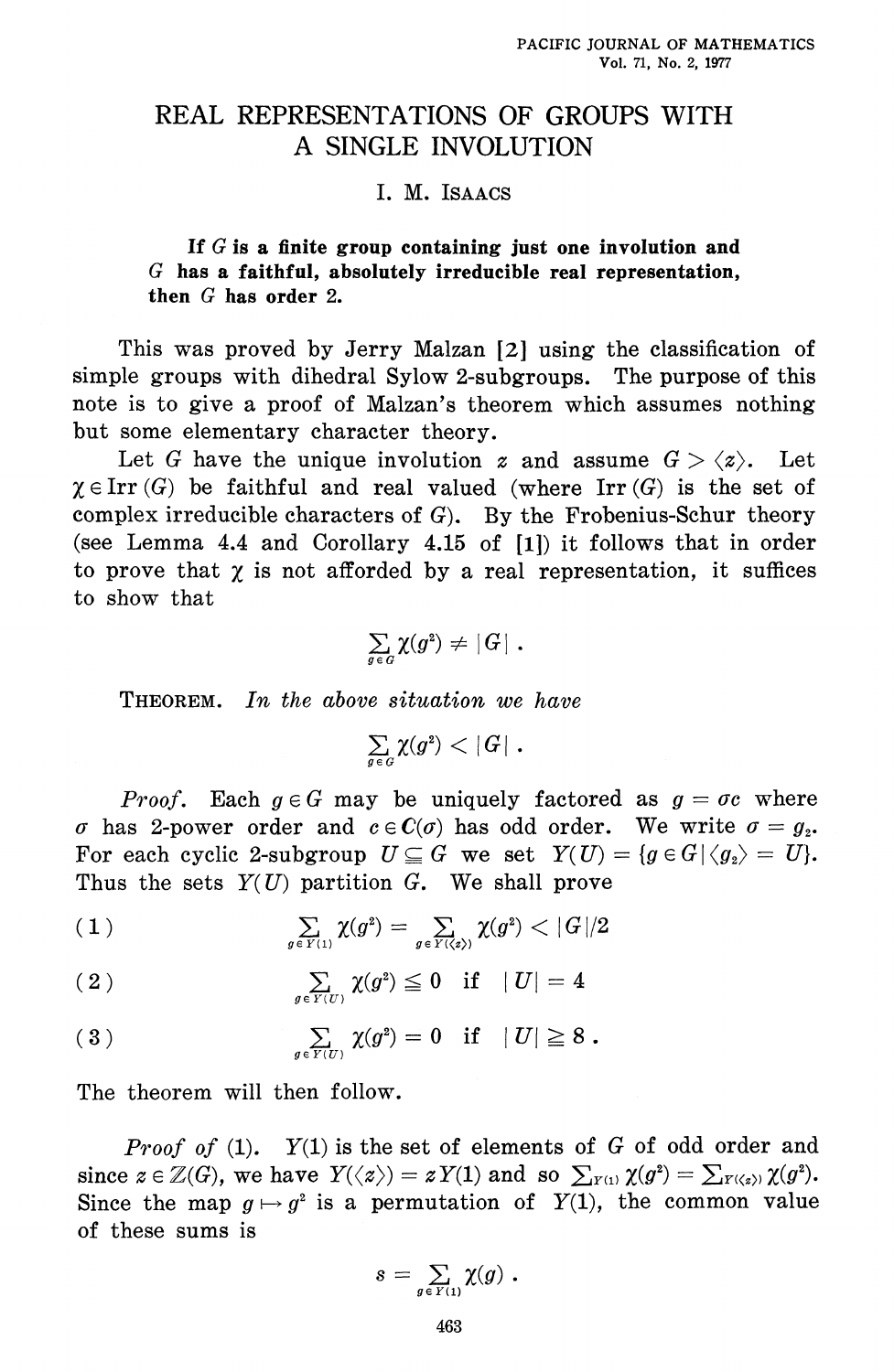If  $\alpha$  is any automorphism of the field  $\mathbb{Q}(\gamma)$ , then there exists an integer *m* with  $(m, |G|) = 1$  such that  $\chi(g)^{\alpha} = \chi(g^{m})$  for all  $g \in G$ . Since the map  $g \mapsto g^m$  is a permutation of  $Y(1)$ , it follows that  $s^{\alpha} = s$ and thus s is rational.

Now let  $\chi = \chi_1, \chi_2, \cdots, \chi_n$  be the distinct Galois conjugates of  $\chi$ and let  $\theta = \sum \chi_i$ . Then  $\theta$  is rational valued and hence  $\theta(g) \in \mathbb{Z}$  and  $\theta(g) \leq \theta(g)^2$  for all  $g \in G$ . Furthermore,  $s = \sum_{i \in I_1} \chi_i(g)$  for all i since s is rational, and thus

$$
ns = \sum_{g \in Y(1)} \theta(g) \leqq \sum_{g \in Y(1)} \theta(g)^2.
$$

Since  $\chi(g) = -\chi(g)$  for all  $g \in G$ , we have  $\sum_{y \in G} \theta(g)^2 = \sum_{y \in G} \theta(g)^2$ and so

$$
2ns \leqq \sum_{g \in Y(1) \cup Y(\langle z \rangle)} \theta(g)^2
$$
  
 
$$
\leqq \sum_{g \in G} \theta(g)^2 = |G| [\theta, \theta] = n |G|.
$$

Therefore,  $s \leq |G|/2$ . In fact, this inequality is strict since otherwise  $\theta(1) = \theta(1)^2$  and hence  $\chi(1) = 1$ . Since  $\chi$  is real-valued and faithful and  $|G| > 2$ , this is impossible and (1) follows.

*Proof of* (2). Let  $|U| = 4$  with  $\langle \sigma \rangle = U$ . Since  $C(\sigma)$  has a unique involution and a central element of order 4, it follows that  $C(\sigma)$  has a cyclic Sylow 2-subgroup and therefore has a normal 2complement N. Thus  $Y(U) = \sigma N \cup \sigma^{-1} N$ . Since  $\sigma^2 = (\sigma^{-1})^2 = z$  and  $\chi(zg) = -\chi(g)$  for all  $g \in G$ , we have

$$
\begin{array}{l} \sum\limits_{g\, \in \, Y(U)} \chi(g^2) \,=\, -2 \sum\limits_{g\, \in \, N} \, \chi(g^2) \\ \qquad \ \ = \,-2 \sum\limits_{g\, \in \, N} \, \chi(g) \,=\, -2 \,|\, N \,|\, [\chi_N,\, 1_N] \leqq 0 \end{array}
$$

since  $g \mapsto g^2$  is a permutation of N.

*Proof of* (3). Let  $|U| \geq 8$  and let V be the subgroup of order 4 in U. If  $g \in Y(U)$  and  $\tau \in V$ , then  $\tau g \in Y(U)$  and hence  $Y(U)$  is a union of cosets of V of the form  $Vx$  with  $x \in C(V)$ . Now

$$
\textstyle \sum\limits_{g\,\in\,V\,x}\,\chi(g^2)\,=\,2\chi(x^2)\,+\,2\chi(zx^2)\,=\,0\,\,.
$$

#### **REFERENCES**

1. I. M. Isaacs, Character Theory of Finite Groups, Academic Press, New York, 1976. 2. J. Malzan, On groups with a single involution, Pacific J. Math., 57 (1975), 481-489. ----, Corrections to On groups with a single involution, Pacific J. Math., 67  $3. (1976), 555.$ 

Received November 22, 1976. Research supported by Grant MCS 74-06398A02.

UNIVERSITY OF WISCONSIN-MADISON MADISON, WI 53706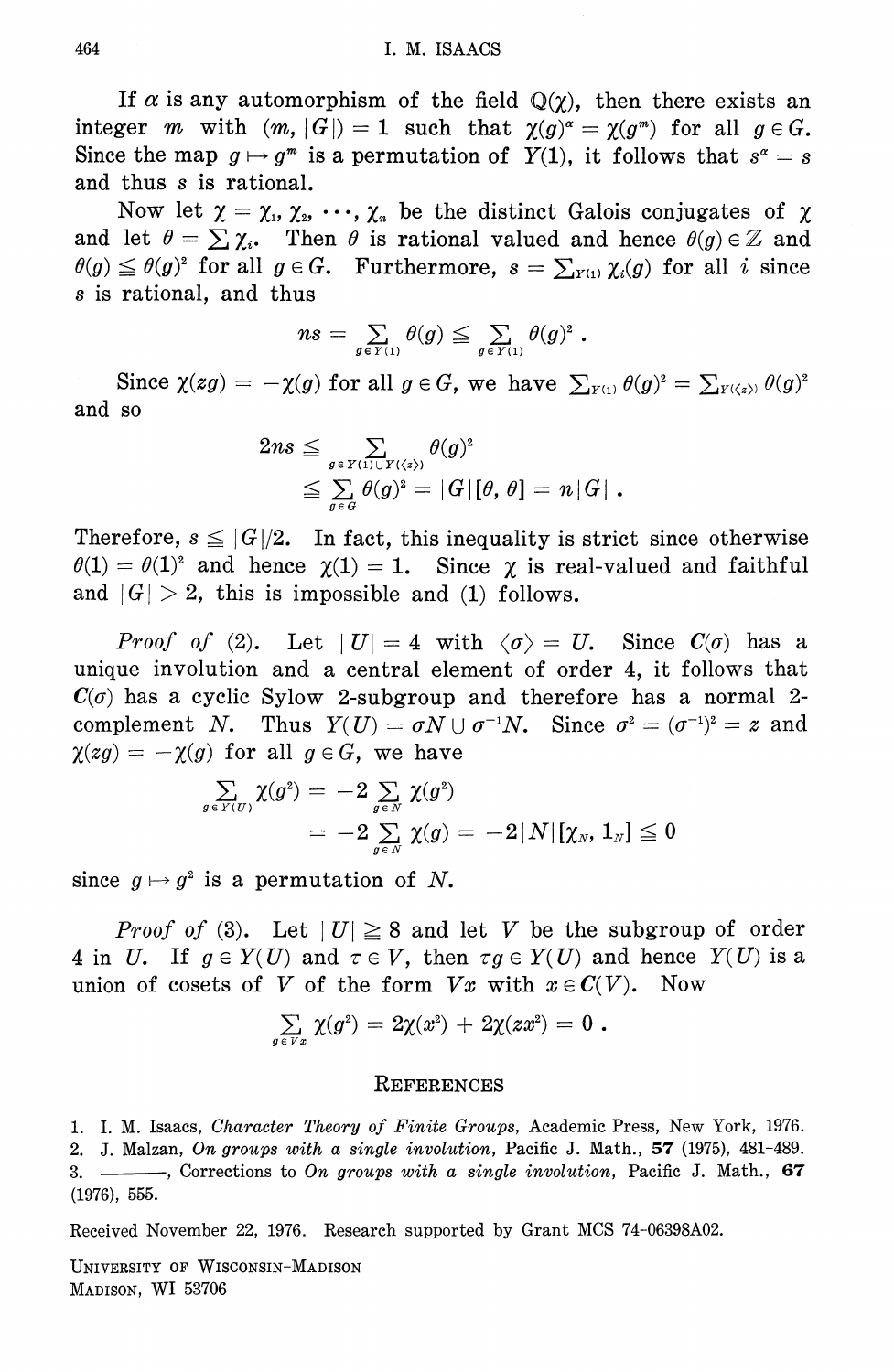#### PACIFIC JOURNAL OF MATHEMATICS

#### EDITORS

RICHARD ARENS (Managing Editor)

University of California Los Angeles, CA 90024

CHARLES W. CURTIS University of Oregon

Eugene, OR 97403

C. C. MOORE University of California Berkeley, CA 94720

#### J. DUGUNDJI

Department of Mathematics University of Southern California Los Angeles, CA 90007

R. FINN and J. MILGRAM Stanford University Stanford, CA 94305

#### ASSOCIATE EDITORS

E. F. BECKENBACH

B. H. NEUMANN F. WOLF K. YOSHIDA

#### SUPPORTING INSTITUTIONS

| CALIFORNIA INSTITUTE OF TECHNOLOGY<br>STANFORD UNIVERSITY<br>UNIVERSITY OF CALIFORNIA<br>UNIVERSITY OF HAWAII<br>MONTANA STATE UNIVERSITY<br>UNIVERSITY OF TOKYO<br>UNIVERSITY OF NEVADA, RENO<br>UNIVERSITY OF UTAH<br>NEW MEXICO STATE UNIVERSITY<br>WASHINGTON STATE UNIVERSITY<br>OREGON STATE UNIVERSITY<br>UNIVERSITY OF WASHINGTON<br>UNIVERSITY OF OREGON<br>$\ast$<br>*<br>$\ast$ | UNIVERSITY OF BRITISH COLUMBIA | UNIVERSITY OF SOUTHERN CALIFORNIA |
|--------------------------------------------------------------------------------------------------------------------------------------------------------------------------------------------------------------------------------------------------------------------------------------------------------------------------------------------------------------------------------------------|--------------------------------|-----------------------------------|
|                                                                                                                                                                                                                                                                                                                                                                                            |                                |                                   |
|                                                                                                                                                                                                                                                                                                                                                                                            |                                |                                   |
|                                                                                                                                                                                                                                                                                                                                                                                            |                                |                                   |
|                                                                                                                                                                                                                                                                                                                                                                                            |                                |                                   |
|                                                                                                                                                                                                                                                                                                                                                                                            |                                |                                   |
|                                                                                                                                                                                                                                                                                                                                                                                            |                                |                                   |
|                                                                                                                                                                                                                                                                                                                                                                                            |                                |                                   |
|                                                                                                                                                                                                                                                                                                                                                                                            | OSAKA UNIVERSITY               | AMERICAN MATHEMATICAL SOCIETY     |

The Supporting Institutions listed above contribute to the cost of publication of this Journal, but they are not owners or publishers and have no responsibility for its content or policies.

Mathematical papers intended for publication in the *Pacific Jaurnal of Mathematics* should be in typed form or offset-reproduced, (not dittoed), double spaced with large margins. Please do not use built up fractions in the text of your manuscript. You may however, use them in the displayed equations. Underline Greek letters in red, German in green, and script in blue. The first paragraph or two must be capable of being used separately as a synopsis of the entire paper. Items of the bibliography should not be cited there unless absolutely necessary, in which case they must be identified by author and Journal, rather than by item number. Manuscripts, in triplicate, may be sent to any one of the editors. Please classify according to the scheme of Math. Reviews, Index to Vol. 39. All other communications should be addressed to the managing editor, or Elaine Barth, University of California, Los Angeles, California, 90024.

The Pacific Journal of Mathematics expects the author's institution to pay page charges, and reserves the right to delay publication for nonpayment of charges in case of financial emergency.

100 reprints are provided free for each article, only if page charges have been substantially paid. Additional copies may be obtained at cost in multiples of 50.

The *Pacific Journal of Mathematics* is issued monthly as of January 1966. Regular subscription rate: \$72 00 a year (6 Vols., 12 issues). Special rate: \$36.00 a year to individual members of supporting institutions.

Subscriptions, orders for back numbers, and changes of address should be sent to Pacific Journal of Mathematics, 103 Highland Boulevard, Berkeley, California, 94708.

PUBLISHED BY PACIFIC JOURNAL OF MATHEMATICS, A NON-PROFIT CORPORATION Printed at Kokusai Bunken Insatsusha (International Academic Printing Co., Ltd.).

8-8, 3-chome, Takadanobaba, Shinjuku-ku, Tokyo 160, Japan.

Copyright © 1975 by Pacific Journal of Mathematics Manufactured and first issued in Japan